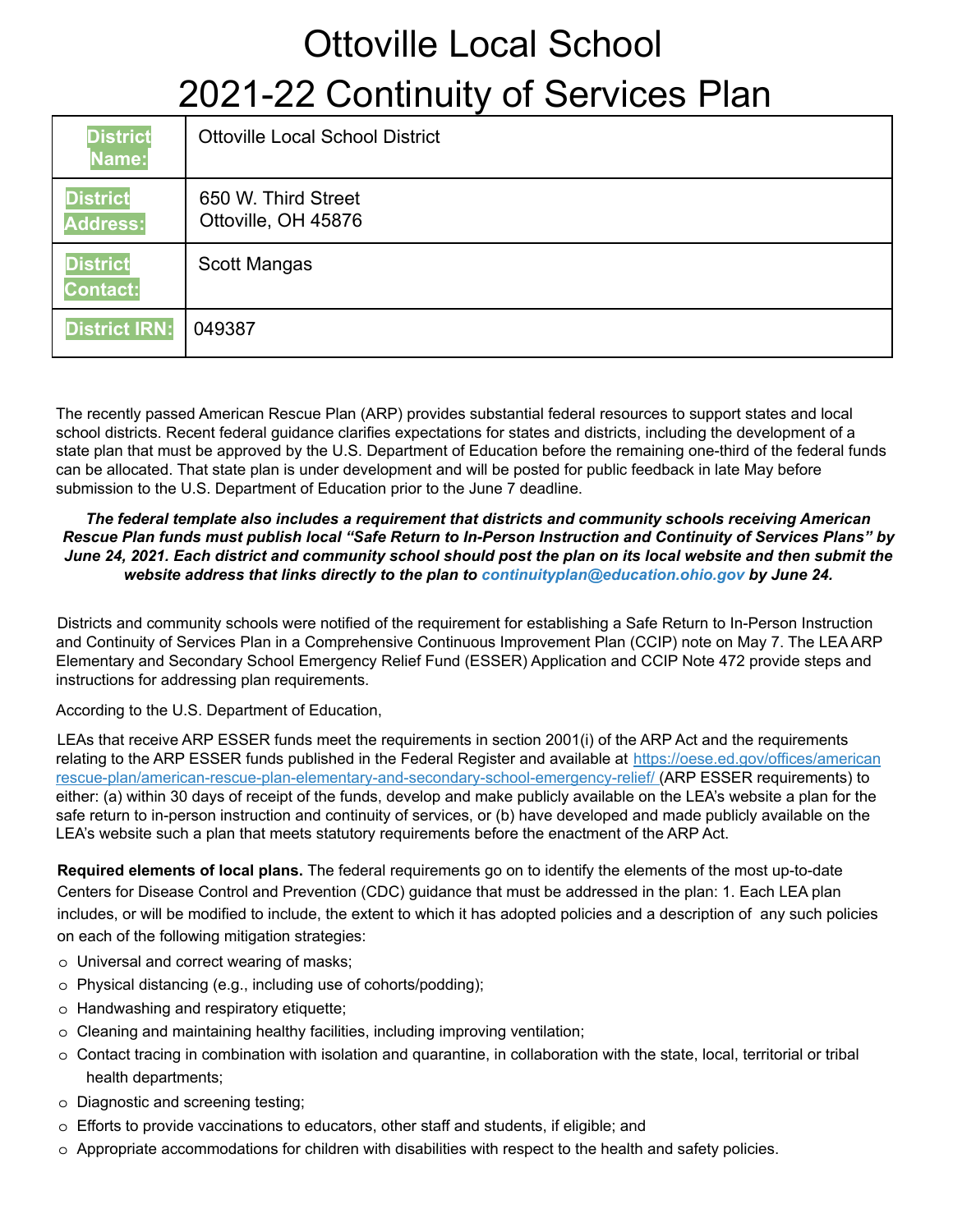## **Universal & Correct Wearing of Masks**

- The Ottoville Local School District will follow all recommendations from the CDC, Ohio Department of Health and *Putnam County Department of Health regarding masks. Signage will be posted on the correct wearing of* masks. The Superintendent reserves the right to require masks for all students and staff in the event of *increased cases within the Ottoville Local School District.*
- ∙ *Face coverings will be dependent on vaccination status, covid-19 symptoms/diagnosis and age of student. State and local guidelines will be consulted on a daily basis.*

# **Physical Distancing**

• The Ottoville Local School District will follow all recommendations from the CDC, Ohio Department of Health and *Putnam County Department of Health regarding physical distancing. K-5 classrooms will remain self-contained and signage will be posted throughout the building.*

# **Handwashing & Respiratory Etiquette**

∙ *At Ottoville Local School District hand washing will be encouraged and practiced throughout the day. Signage will be posted within each building on handwashing and respiratory etiquette. Additionally, the K-12 building will have hand sanitizer stations placed in high traffic areas.*

# **Cleaning & Maintaining Healthy Facilities/Improving Ventilation**

∙ *The district adjusted its custodial and maintenance duties to give more attention to wiping down and sanitizing/cleaning high touch areas throughout the building. The district also utilized funds to purchase updated HVAC control systems for the building's air handlers, thereby improving the building's air ventilation.*

# **Contact Tracing/Isolation/Quarantine**

• The Ottoville Local School District will follow all recommendations from the CDC, Ohio Department of Health and *Putnam County Department of Health regarding physical distancing. Adjustments to these recommendations will likely occur throughout the 2021-22 school year.*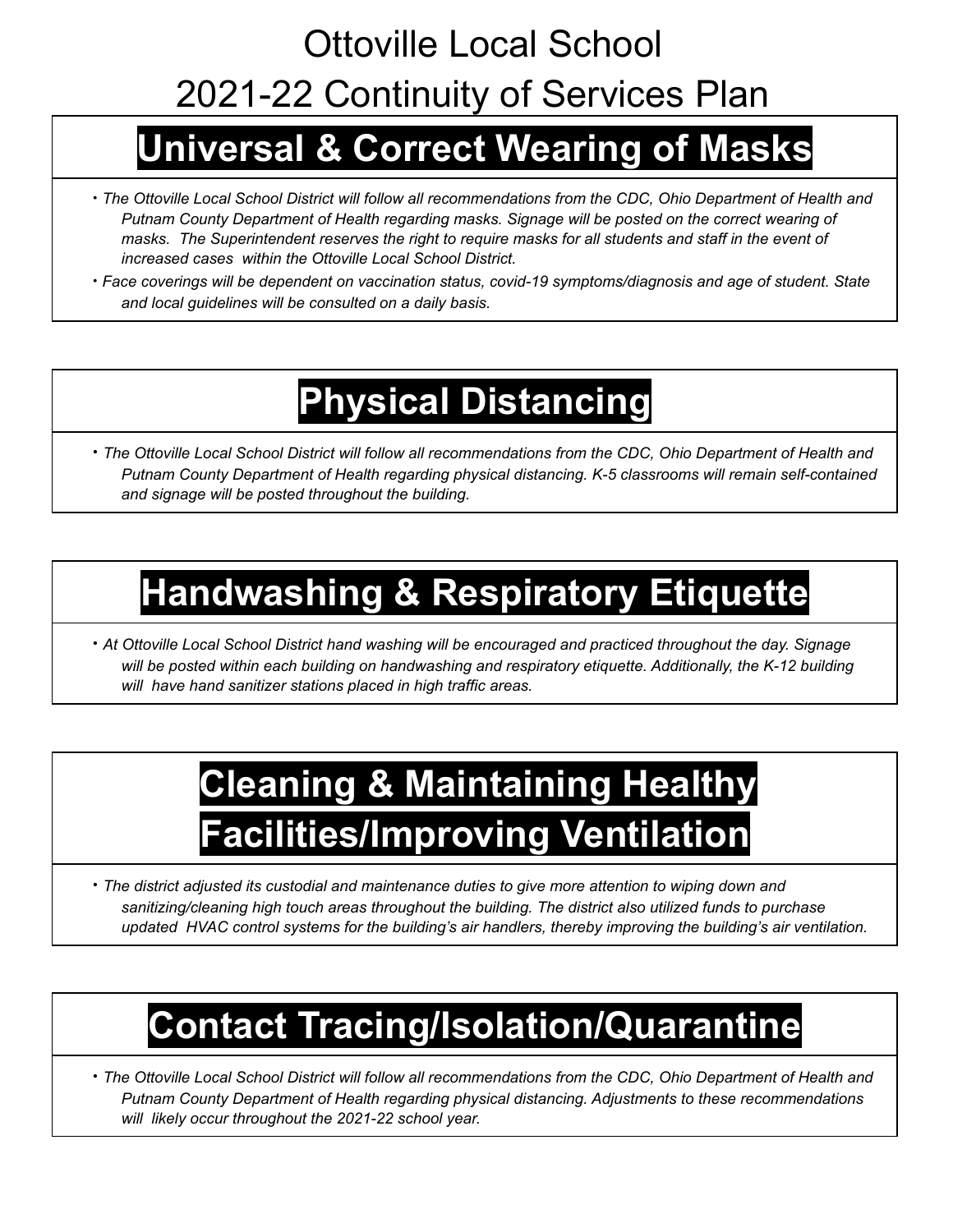# **Diagnostic & Screening Testing**

· The Ottoville Local School District staff and administration will consult with our county school nurses and office *staff to best determine how to proceed with suspected cases based on symptoms and professional assessment.*

## **Vaccinations**

• The Ottoville Local School District will defer to the Putnam County Department of Health and district parents to *determine the best path forward for individual student vaccinations. In February and March of 2021, the Putnam County ESC hosted a COVID-19 vaccination clinic for all Putnam County School staff members who had registered to take the COVID-19 vaccine.*

### **Accommodations for Children with Disabilities**

• The Ottoville Local School District, if determined as a necessity, will offer blended or remote learning for students with a disability that prevents them from attending school in-person. Additionally, if necessary, the district will *provide disabled students with Personal Protective Equipment (PPE) when necessary to ensure safety in any and all in-person learning environments.*

On February 9, 2021, Governor DeWine asked schools and districts to work with their communities and educational stakeholders to help students continue to advance academically and to make up for any learning that may have been lost or delayed due to the coronavirus pandemic and related disruptions.

#### "This once-in-a-lifetime pandemic has impacted all of us, so it should be no surprise that it has impacted our children. But we should not panic, nor should we be surprised by the results of assessments," said Governor DeWine. "Instead, we should do what Ohioans have always done when facing a challenge - stay calm, roll up our *sleeves, and work to solve the problem."*

Governor DeWine has requested that schools and districts design plans that address learning recovery and extended learning opportunities to meet the needs of students that could include, but are not limited to, extending the current school year, beginning the new year early, extending the school day or instituting summer programs, tutoring, remote options, and other remedial or supplemental activities.

Plans should address, but are not limited to, the following key components:

- Impacted Students: How will schools and districts identify which students have been most impacted by the pandemic
- in terms of their learning progress (with a focus on the most vulnerable student populations)?
- Needs Assessment: How will schools and districts identify the needs of those students?
- Resources and Budget: What resources are available to address those needs? Generally, what is the budget for the plan?
- Approaches: What approaches can best be deployed to address those needs? (This may include approaches such as ending the school year later than scheduled, beginning the new year early, extending the school day, summer programs, tutoring, and remote options.)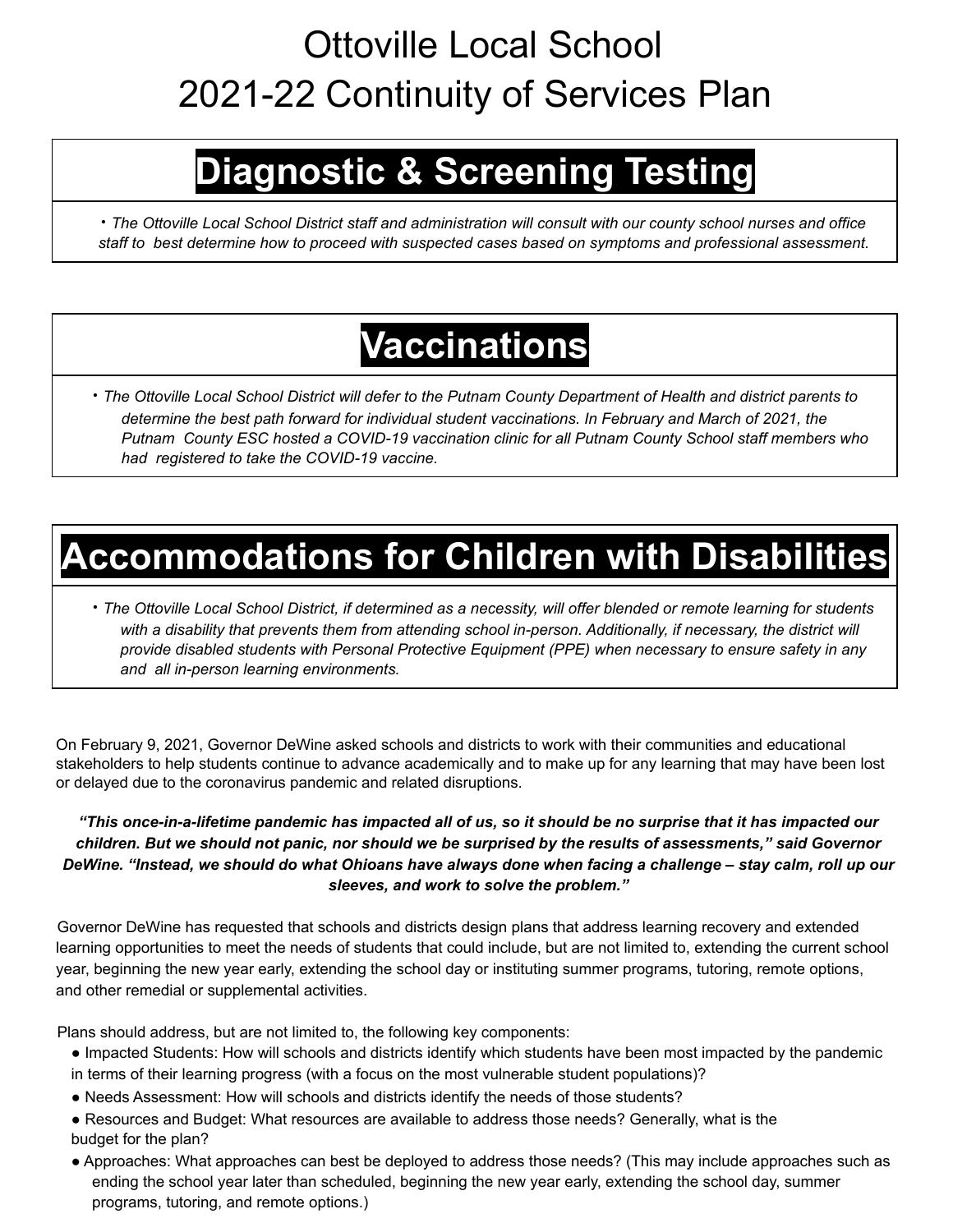- Partnerships: Which local and regional partners (such as Educational Service Centers, Information Technology Centers, libraries, museums, after-school programs, or civic organizations) can schools and districts engage in supporting student needs?
- Alignment: How can this plan reinforce and align to other district or school plans? This may include but is not limited to Student Wellness and Success Fund plans, remote learning plans, improvement plans, CCIP-related plans, graduation plans.

Each district or school should consider its unique needs & issues and prepare its plan in a way that responds appropriately & leverages the assets of its unique partners including their Educational Service Center and other regional and community-based partners. Each district or school should consider a wide range of representation and voices from district and community stakeholders in planning for learning recovery & extended learning opportunities.

# **Identifying Academic Needs**

#### **Impacted Students:**

∙ *How will schools/districts identify which students have been most impacted by the pandemic in terms of their learning progress (with a focus on the most vulnerable student populations including but not limited to disengaged students?*

### **Spring 2021**

- ∙ Administer Spring State Testing
- ∙ Identify students who are at-risk for not graduating
- ∙ Process a course failure report to identify high school students in need of credit recovery
- ∙ Enroll, if needed, students in extended school year services such as 1-on-1 tutoring and summer school

### **Summer 2021**

- ∙ Analyze state testing data, once received, to determine additional summer school programming students
- ∙ Monitor student completion of summer school programming.
- ∙ Work with the Putnam County Educational Service Center (PCESC) to coordinate partnerships to provide mental health and wellness supports for students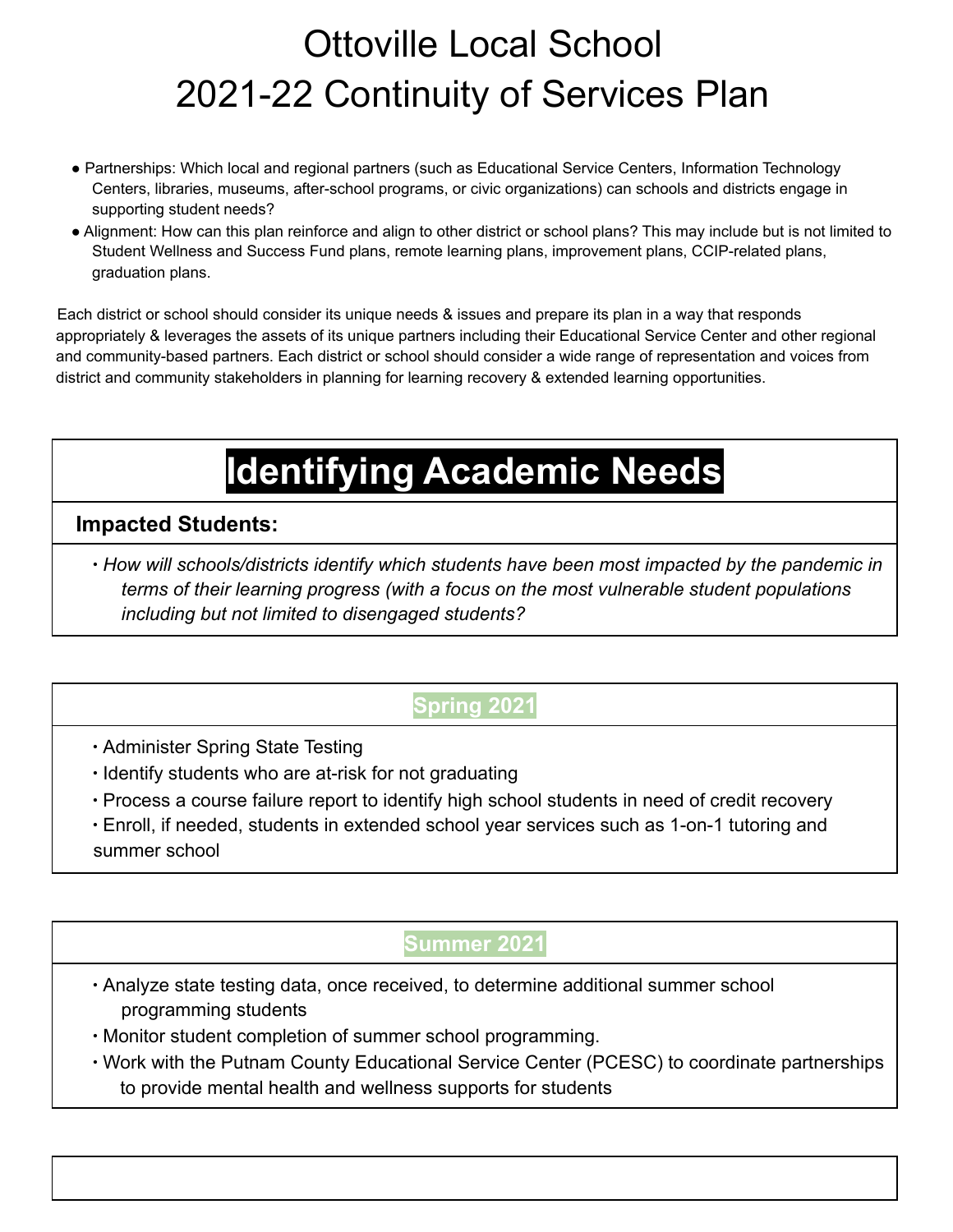### **2021-22 School Year**

∙ Identify and implement high-quality student data (HQSD) as part of OTES 2.0 ∙ Teachers will conduct a gap analysis from HQSD data to identify critical instructional and/or ∙ curriculum deficiencies and subsequently implement necessary instructional changes ∙ The district will also repeat procedures listed in Spring 2021 (testing, at-risk identification, etc.)

### **2022-23 School Year**

∙ Identify and implement high-quality student data (HQSD) as part of OTES 2.0 ∙ Teachers will conduct a gap analysis from HQSD data to identify critical instructional and/or ∙ curriculum deficiencies and subsequently implement necessary instructional changes ∙ The district will also repeat procedures listed in Spring 2021 (testing, at-risk identification, etc.) ∙ Continue to reflect, revise and refine 2021-22 Continuity of Services Plan

### **Approaches to Address Academic Gap Filling**

#### **Approaches & Removing/Overcoming Barriers:**

∙ *What approaches will schools/districts use to fill learning needs identified above?* ∙ *What steps will be taken to remove/overcome barriers that may be associated with the "Gap Filling Approaches" (transportation to tutoring, no data to track/identify specific student needs, funding concerns to support approaches, etc.)?*

### **Spring 2021**

∙ Conference with at-risk students/parents at the middle and high school level to address credit

- ∙ deficiencies.
- ∙ Provide credit recovery options for at-risk high school students.
- ∙ Offer opportunities for learning recovery such as after school tutoring, intervention periods, etc.
- ∙ Counsel and educate at-risk students about alternative graduation options (work-based

learning, credential opportunities, JVSD options)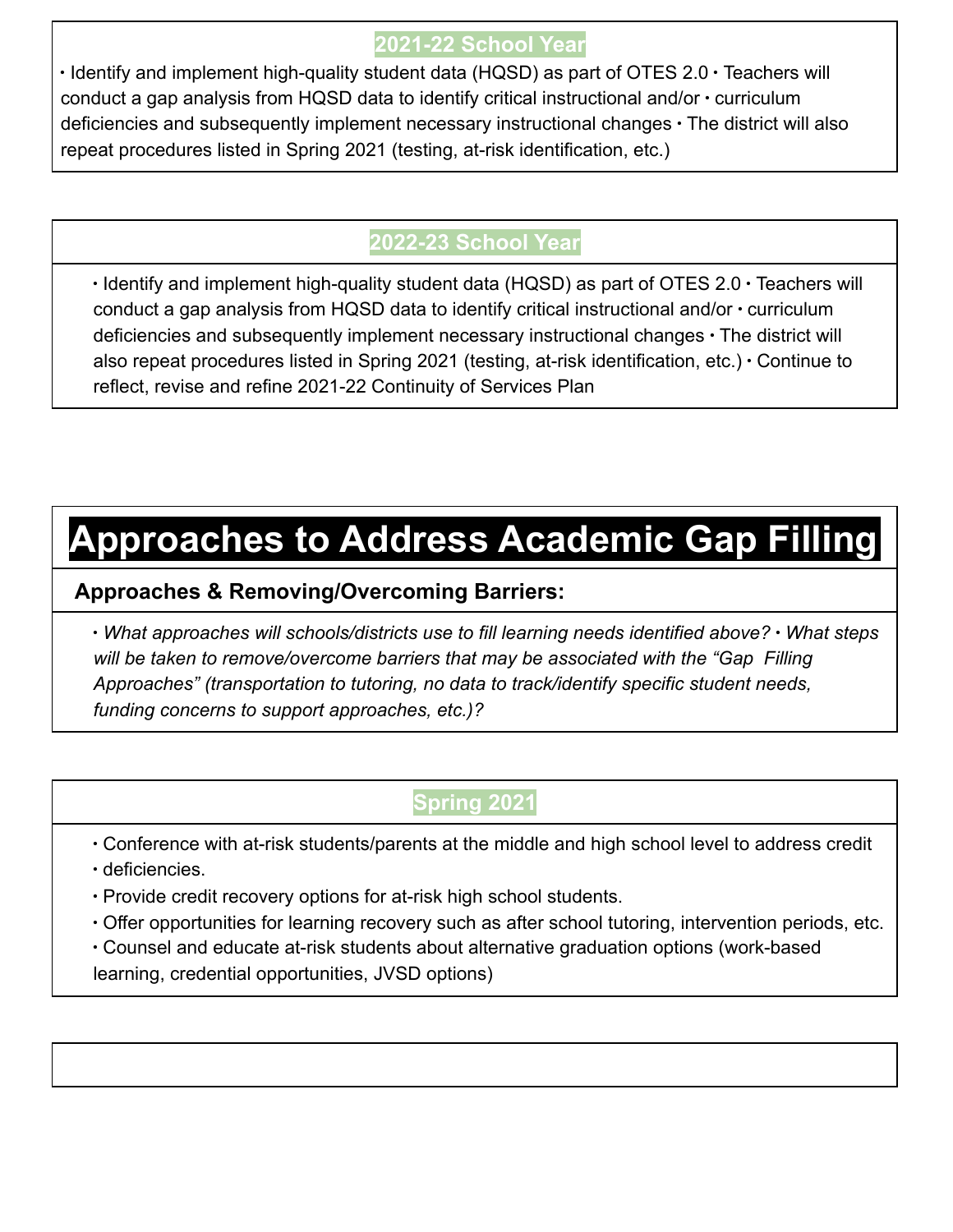#### **Summer 2021**

- ∙ Provide extended school year / summer school for students identified with learning loss, academic needs, and/or credit deficiencies.
- ∙ District leadership in consultation with the PCESC, will develop professional development opportunities to assist staff in addressing learning gaps and deficiencies.
- ∙ District leadership will work to foster partnerships and relationships with area businesses and IHE's to promote work-based learning (WBL) opportunities for at-risk students

### **2021-22 School Year**

- ∙ Provide evidence-based intervention services for students that have been identified as academically deficient or at-risk
- ∙ Offer opportunities for learning recovery such as after school tutoring, intervention periods, etc.
- ∙ Provide credit recovery and WBL options for at-risk high school students.

### **2022-23 School Year**

- ∙ Provide evidence-based intervention services for students that have been identified as academically deficient or at-risk
- ∙ Offer opportunities for learning recovery such as after school tutoring, intervention periods, etc.
- ∙ Provide credit recovery and WBL options for at-risk high school students.
- ∙ Continue to reflect, revise and refine 2021-22 Continuity of Services Plan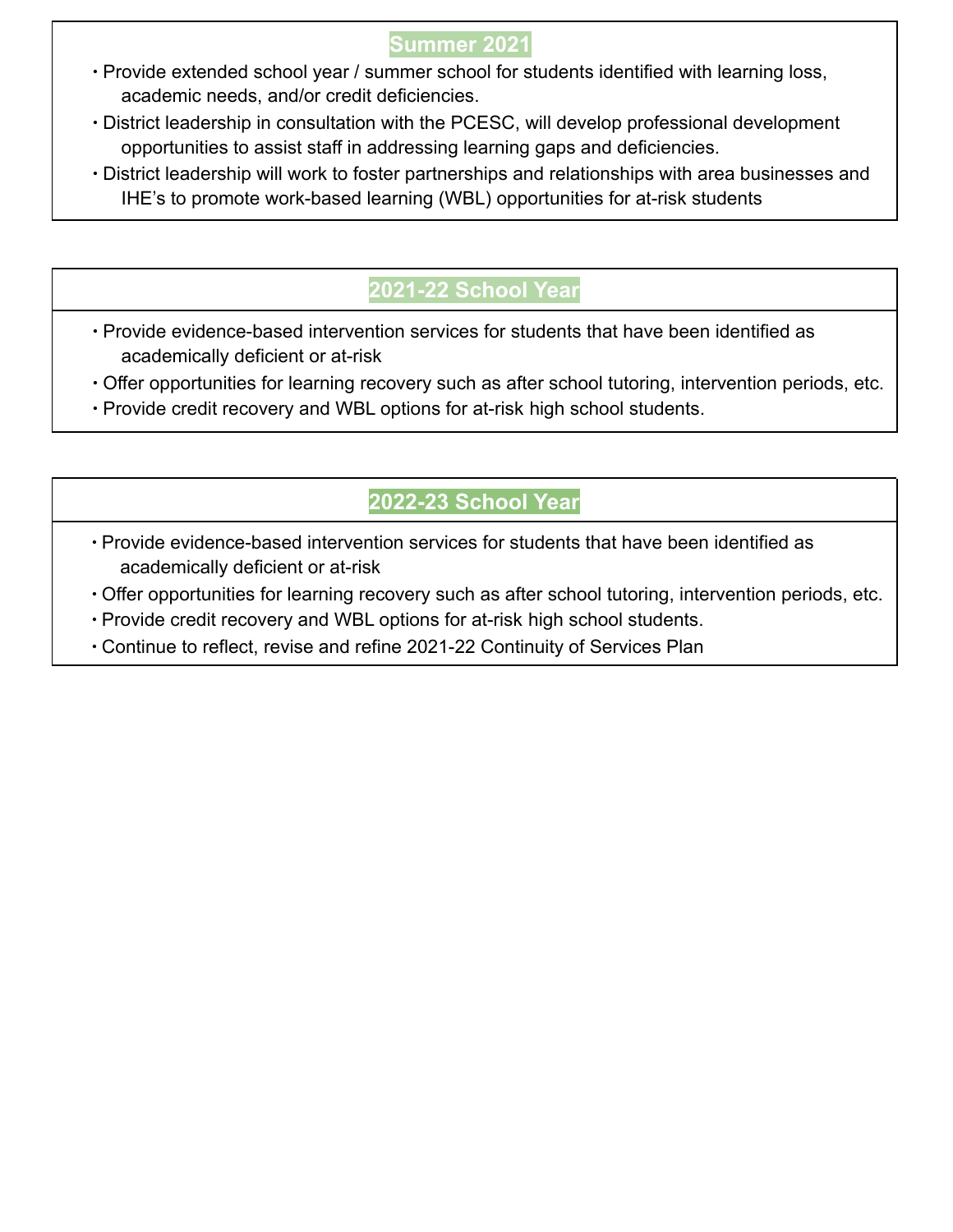### **Approaches to Identify Social & Emotional Needs**

#### **Impacted Students:**

∙ *How will schools/districts identify which students have been most impacted by the pandemic in terms of their social/emotional needs (with a focus on the most vulnerable student populations including but not limited to disengaged students)?*

### **Spring 2021**

- ∙ Conference with at-risk students/parents at the middle and high school level to address credit deficiencies.
- ∙ Provide credit recovery options for at-risk high school students.
- ∙ Offer opportunities for learning recovery such as after school tutoring, intervention periods, etc.
- ∙ Counsel and educate at-risk students about alternative graduation options (work-based learning, credential opportunities, JVSD options)

### **Summer 2021**

- ∙ Provide extended school year / summer school for students identified with learning loss, academic needs, and/or credit deficiencies.
- ∙ District leadership in consultation with the PCESC, will develop professional development opportunities to assist staff in addressing learning gaps and deficiencies.
- ∙ District leadership will work to foster partnerships and relationships with area businesses and IHE's to promote work-based learning (WBL) opportunities for at-risk students

### **2021-22 School Year**

- ∙ Provide evidence-based intervention services for students that have been identified as academically deficient or at-risk
- ∙ Offer opportunities for learning recovery such as after school tutoring, intervention periods, etc.
- ∙ Provide credit recovery and WBL options for at-risk high school students.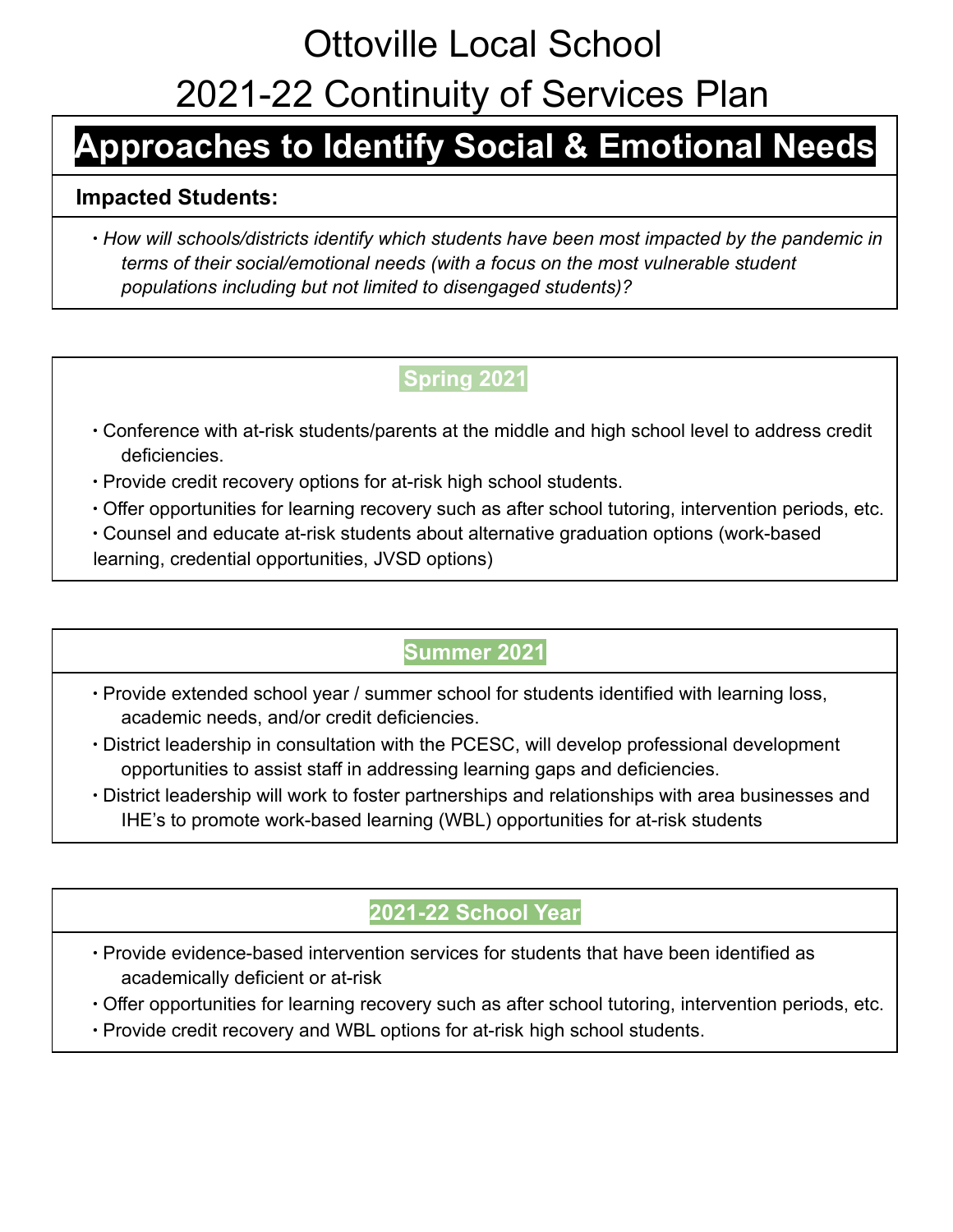### **2022-23 School Year**

- ∙ Provide evidence-based intervention services for students that have been identified as academically deficient or at-risk
- ∙ Offer opportunities for learning recovery such as after school tutoring, intervention periods, etc.
- ∙ Provide credit recovery and WBL options for at-risk high school students.
- ∙ Continue to reflect, revise and refine 2021-22 Continuity of Services Plan

### **Approaches to Address Social & Emotional Needs**

### **Approaches & Removing/Overcoming Barriers:**

∙ *What approaches will schools/districts use to address social and emotional needs identified above? What steps will be taken to remove/overcome barriers that may be associated with the social/emotional needs" (transportation to support services, no data to track/identify specific student needs, funding concerns to support approaches, etc.)?*

### **Spring 2021**

∙ Check in regularly with at-risk students.

∙ Utilize data from existing needs assessment or identification processes to inform a multi-tiered system of supports to individual students, small groups, and the entire student body. ∙ Examples of multi-tiered support systems could include but may not be necessarily limited to the following: Peer focus groups, SEL curriculum at multiple grade levels, task-related duties that help build individual self esteem

- ∙ Run focus groups emphasizing connectedness, self-esteem, coping skills, de-stressing, and positive thinking (e.g. Ruling our Experiences group).
- ∙ Leverage existing community mental health collaborations/partnerships
- ∙ School counselors meet with students in small groups to determine and meet needs. ∙ School counselor work with district administration to implement all of the above services

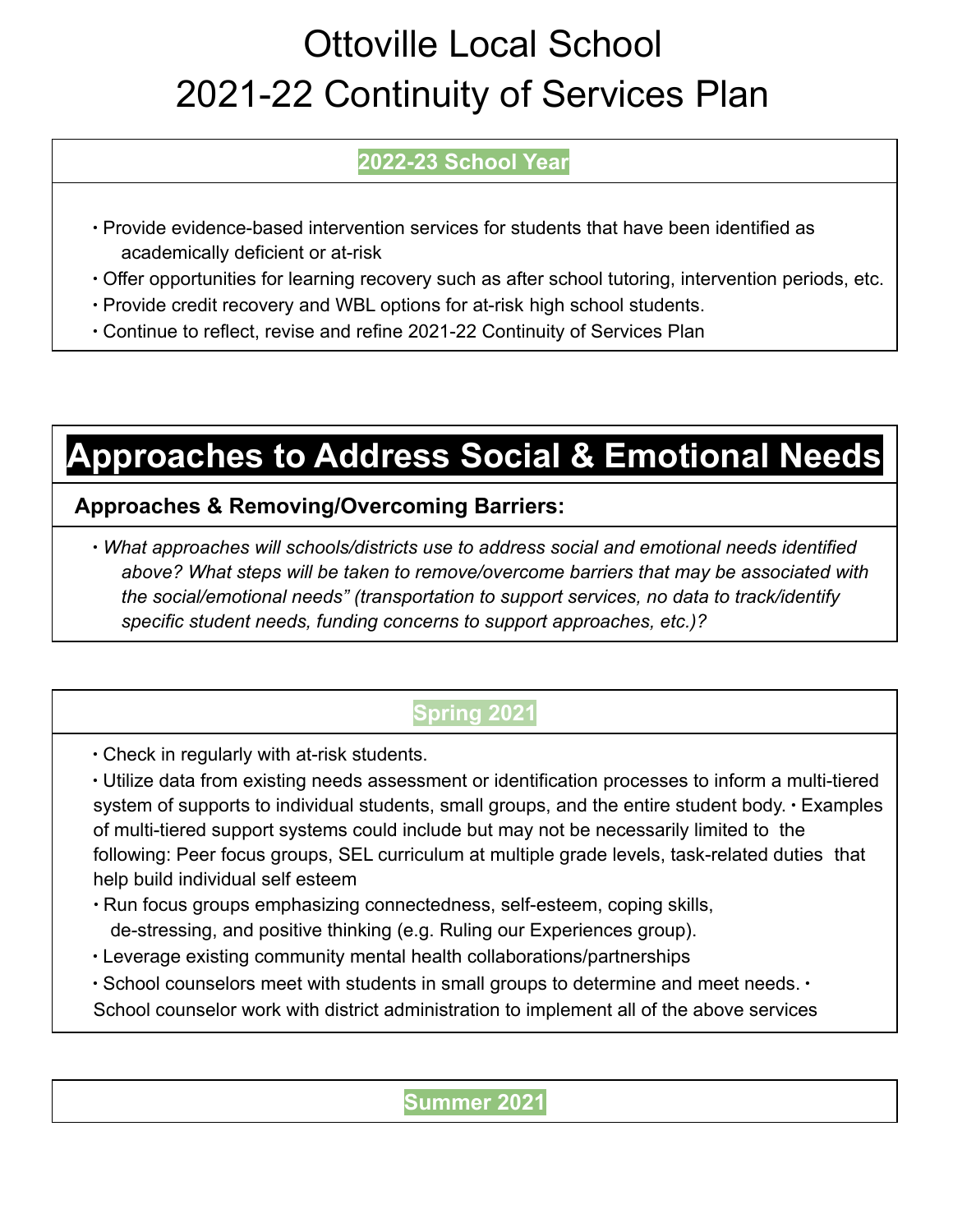- ∙ Provide summer mental health services through community partnerships.
- ∙ Provide services to individual students as needs arise.
- ∙ Students attending summer school sessions will continue to be assessed for social and emotional needs.
- ∙ Refer at-risk students to community partners for counseling as needed.